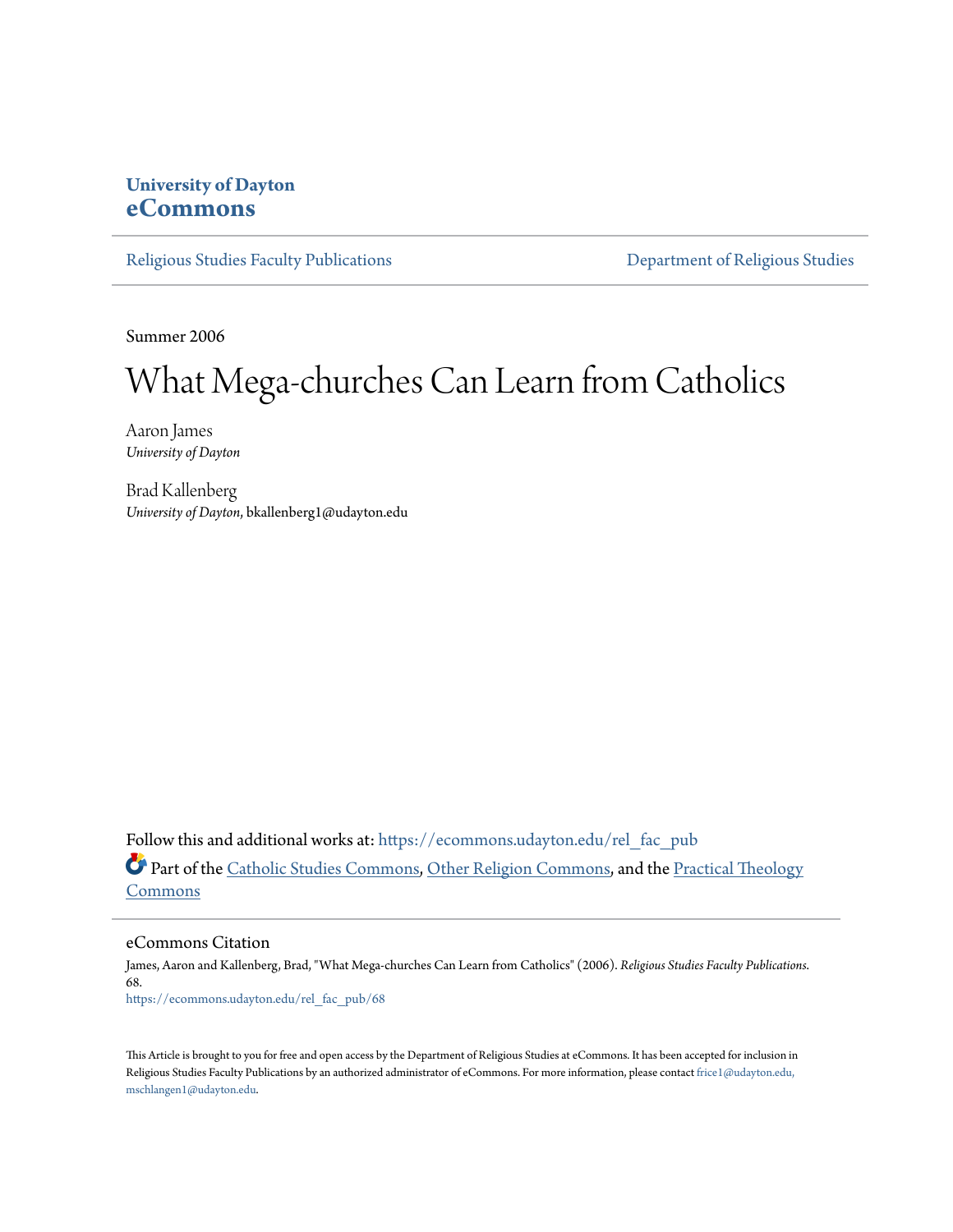## **What Mega-Churches Can Learn From Catholics**

By Aaron James and Brad Kallenberg University of Dayton

Accepted for publication in Christian Ethics Today, 2006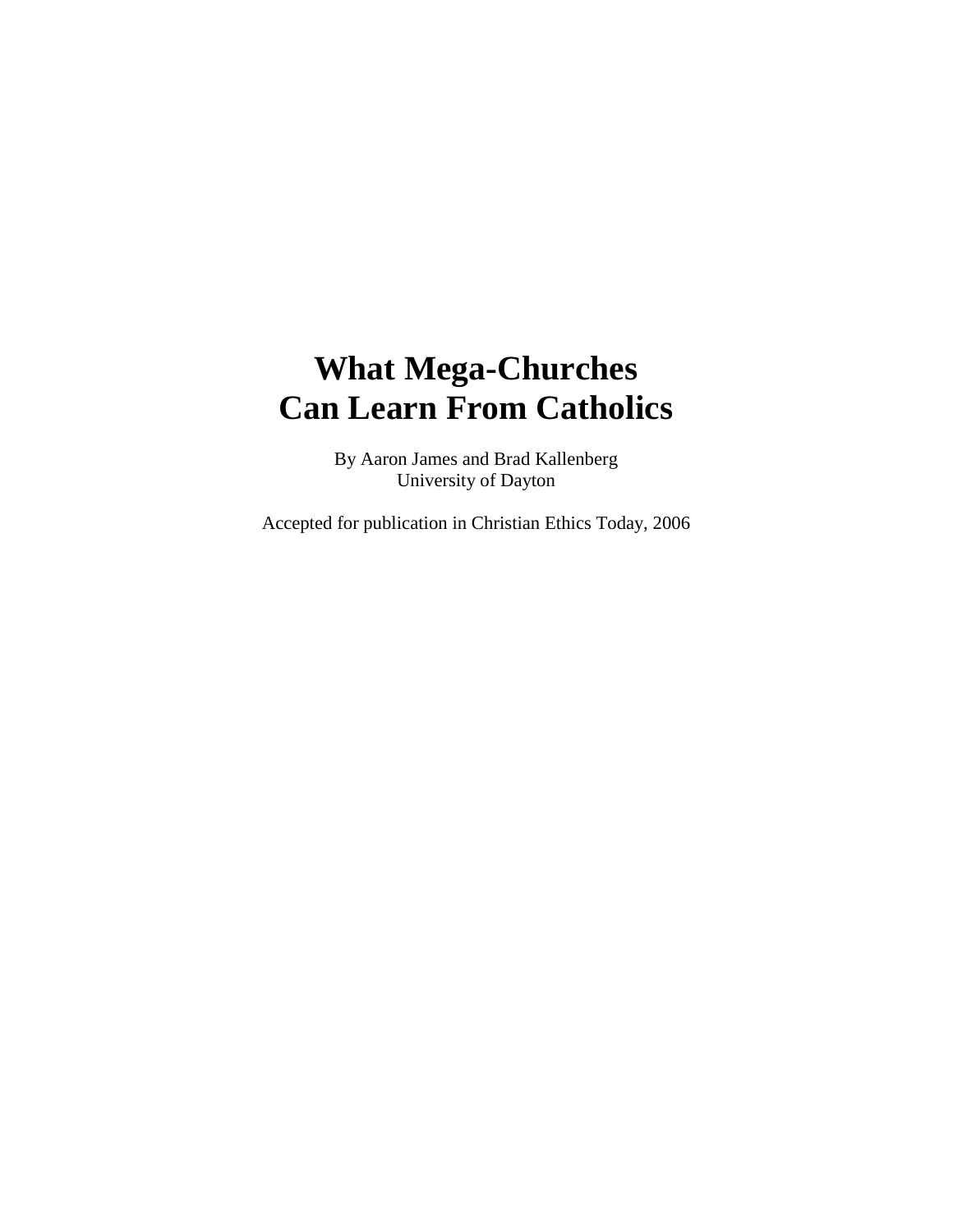## **WHAT MEGA-CHURCHES CAN LEARN FROM CATHOLICS 2**

By Aaron James and Brad Kallenberg University of Dayton

Mega-churches are not very popular among academics, even Christian ones. At a recent conference of theologians and ethicists, my colleague and I found ourselves on the defensive. According to the bulk of the seminar participants, the failure of mega-churches to form faithful disciples was a foregone conclusion.

This perspective was very troubling to us. Since we could vouch for the genuine and sincere faith of our academic peers, we could not simply dismiss their complaints as spiritually vacuous. At the same time, we could not deny that God's Spirit was genuinely present in our mega-church congregation. Formerly-unchurched persons are coming to faith in Christ and being baptized. Yet there was a ring of truth to their charges. As mega-churches grow like wild fire, many pastors rue the accompanying phenomena of church-hopping and passive spectatorship. Surprisingly, the providential fact that we teach at a Catholic university has helped us see this conflict through new eyes.

For Catholic believers, everything is formative because everything is capable of either facilitating or hindering God's redemptive presence. If our Catholic brothers and sisters have a point, perhaps some aspects of mega-church worship that we have typically championed under the name of evangelism ought to be evaluated in the name of discipleship. If everything is formative, we ought to be asking whether everything is contributing toward the formation of Christ-followers. We suggest that at least two things are being overlooked.

Consider first mega-church architecture. Despite the popular belief that mega-churches are marked by robust congregational singing, mega-church architecture may accidentally train us not to sing.

During one of our recent worship services, the sound system temporarily failed while the audience of 1,200 was singing. In the split second before everyone fell silent, we were struck by the lack of volume coming from the chairs. The silence that followed was stunning. Why did the crowd fail to fill up the silence? Perhaps they fell silent waiting for directions. Perhaps they didn't know the music. Perhaps they weren't singing to begin with. Whatever the reason, the architecture made things worse.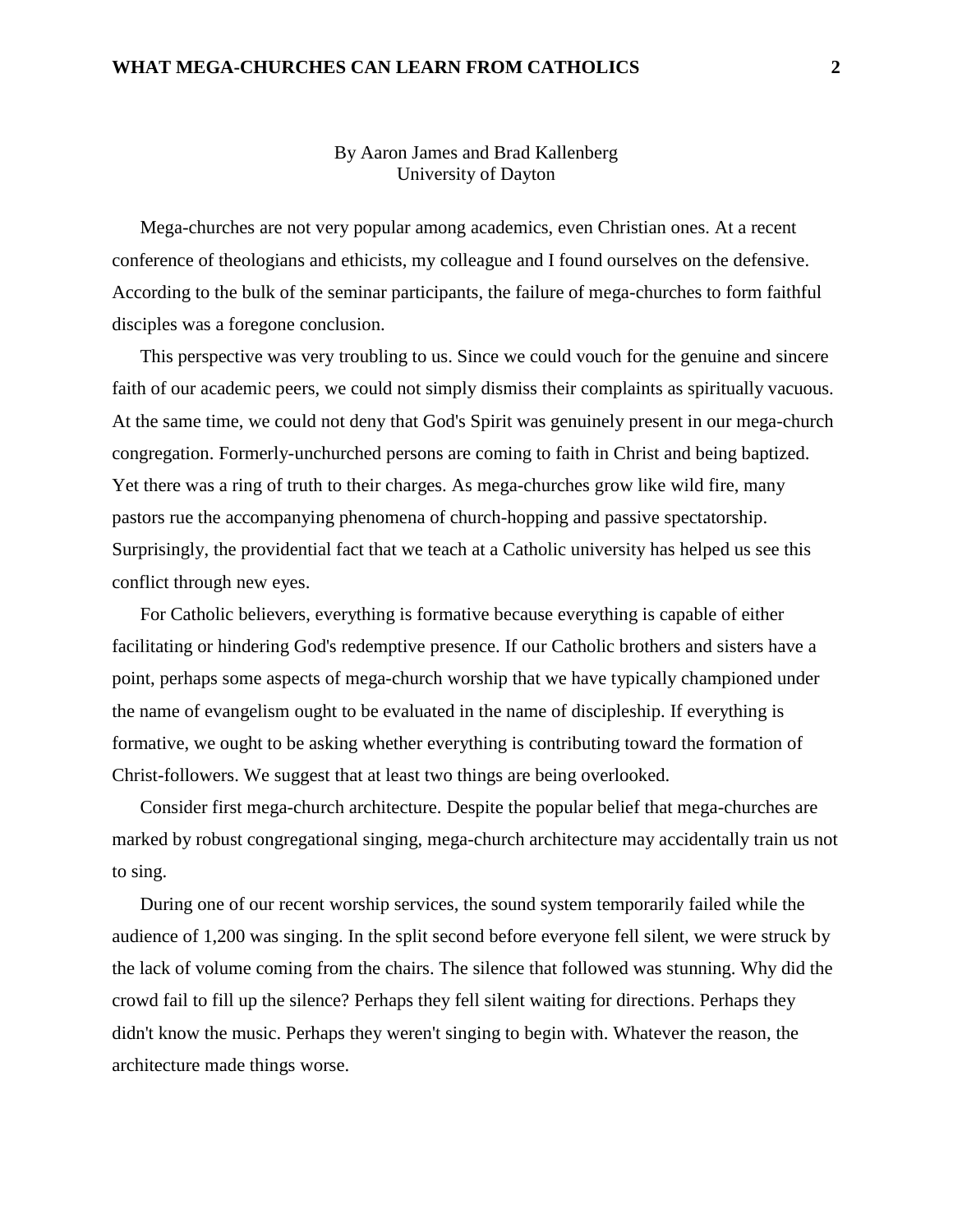Some architecture accidentally undermines Christian worship. The acoustics of many megachurch buildings are intentionally designed to maximize the clarity and volume of the public address system. One architectural assumption seems to be that the on-stage performers are of central importance. The performers must be clear enough and loud enough to override the inevitable errant notes and hesitancy of people who are struggling to learn a new tune by ear.

A second architectural assumption seems to be that, acoustically, the building structure must swallow all the ambient noise that a crowd of 1,000 (or 2,000 or 4,000) generates, so that everyone (including the television rebroadcast audience) can listen to the musicians and the pastor without distraction.

The impact of this architecture on corporate worship is in some cases crippling: the interior architecture ends up forming attenders to be little more than polite spectators. When the sound went out in our mega-church that Sunday morning, the silence emanating from the stage was taken as just one more cue to which attenders in the padded seats must politely respond in kind. Not that the acoustical vacuum could have been overcome had the crowd wanted to do so. But the real point is this: it didn't dawn on them to try, because the architecture had been forming us, over many Sundays, toward the assumption that we the audience are auxiliary to the real action taking place on stage.

Consider, as a second example of accidental formation, the role of the calendar. Early Christians recognized and celebrated many festivals and feasts, even those that did not conveniently fall on the weekend. They not only celebrated Easter and Christmas, they also commemorated important leaders, such as Philip (May 3; see Acts 8), and celebrated significant events, such as Pentecost (May 15; Acts 2). Even weekends were different: Sunday displaced Saturday as the week's highpoint, set aside for remembering the resurrection of the Lord.

Those early Christians organized a whole calendar of feasts and festivals, but not because they had a stubborn impulse to supplant the freedom of grace with rites and rituals. Rather, it was precisely because grace was poured out on every instant of time that Christians thought every day, as well as the ebb and flow between religious seasons, was worth observing. They believed that time itself found its rhythm in the birth, death, and resurrection of Jesus. So every opportunity was taken to extend that new order through the joyful celebration of holidays, or more literally, "holy days."